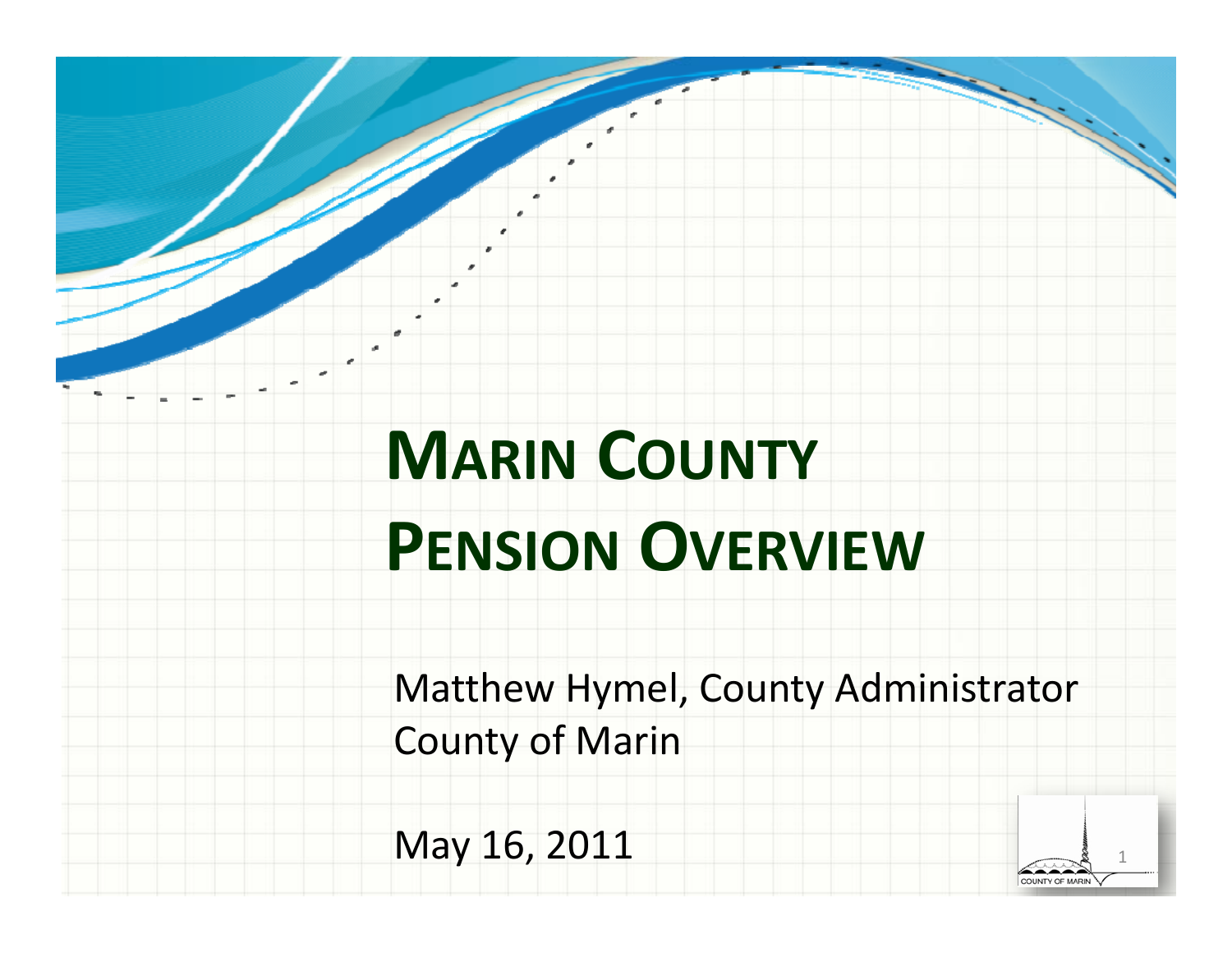### Overview

- • We agree pension reform is needed and current plan levels are unsustainable
- • Pensions are legally binding and most of liability has already been incurred
- •• Pension plans and rules governing pension are established by state legislation
- • We've already taken several steps to reduce our pension liabilities
- • We are currently in negotiations with our safety unions regarding less costly retirement plans and are supporting efforts to increase options to local government through state legislation
- $\bullet$  Comprehensive pension reform needs to occur on <sup>a</sup> statewide basis through legislation or <sup>a</sup> statewide referendum

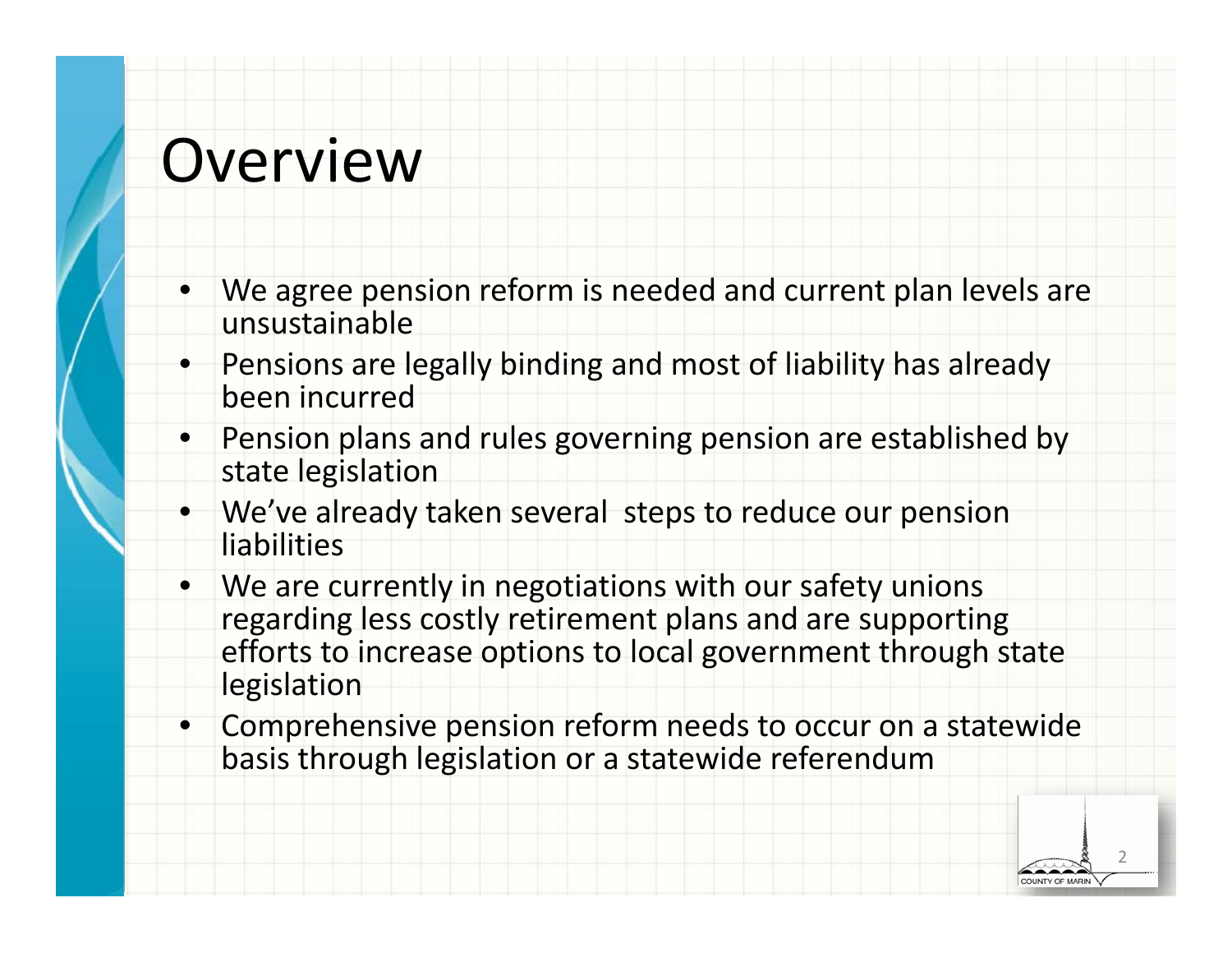# We need to take <sup>a</sup> long‐ term view

### • Our new economic reality



**Public Pension Forum**Marin County Progress NEXT >>

#### OUR SITUATION

As with other cities and counties, the economic downturn is impacting the County in several ways, including: •A slowdown in property tax growth and sales tax revenue •Ongoing State and federal budget reductions•Higher required pension contributions due to market losses •Greater demand for County "safety net" services, such as employment training, healthcare and other social service programs

As a result, we see the need for long‐term restructuring to adapt to our new reality‐ controlling pension costs are part of this effort.

> 3COUNTY OF MARIN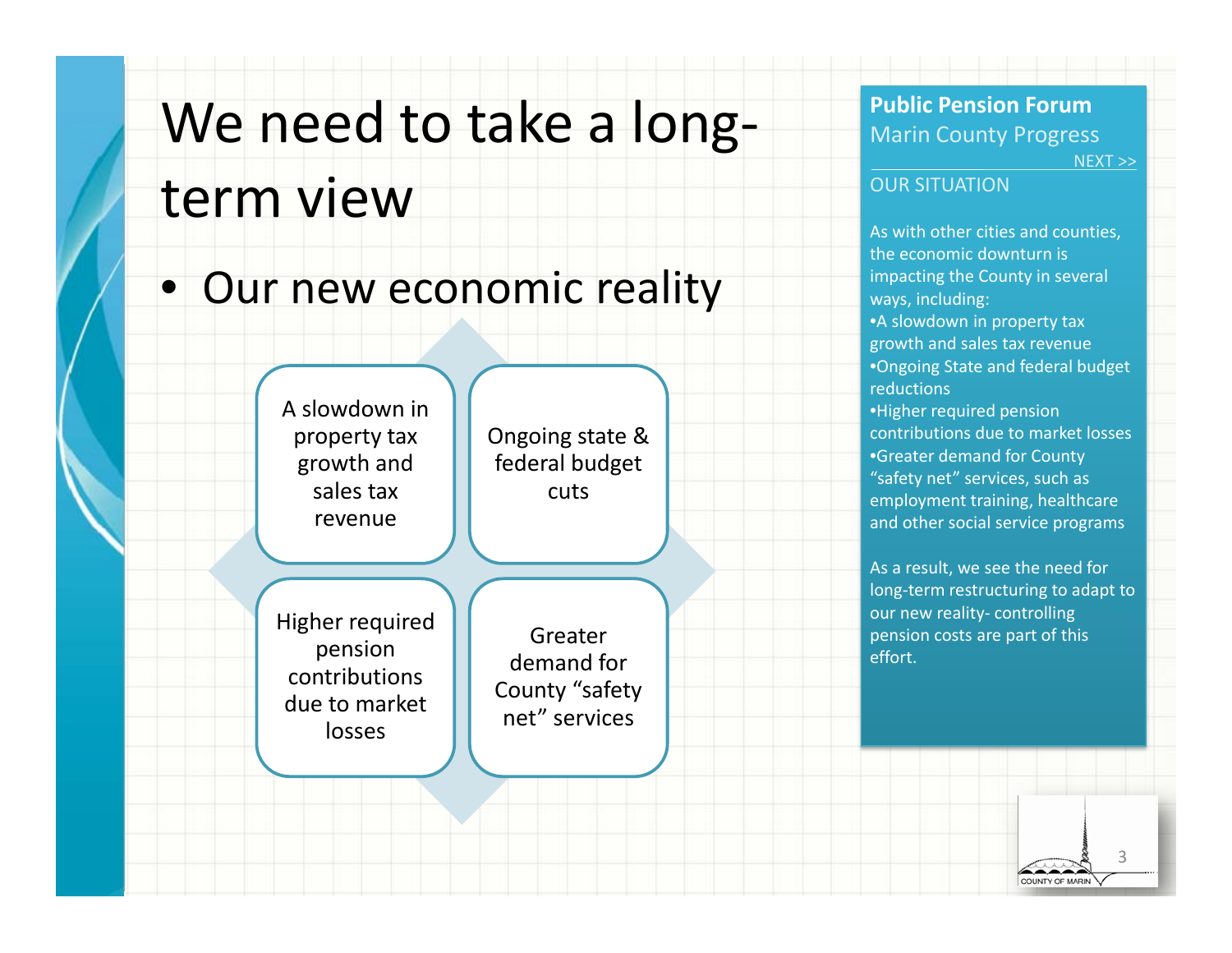We have closed more than half of our five‐year budget gap



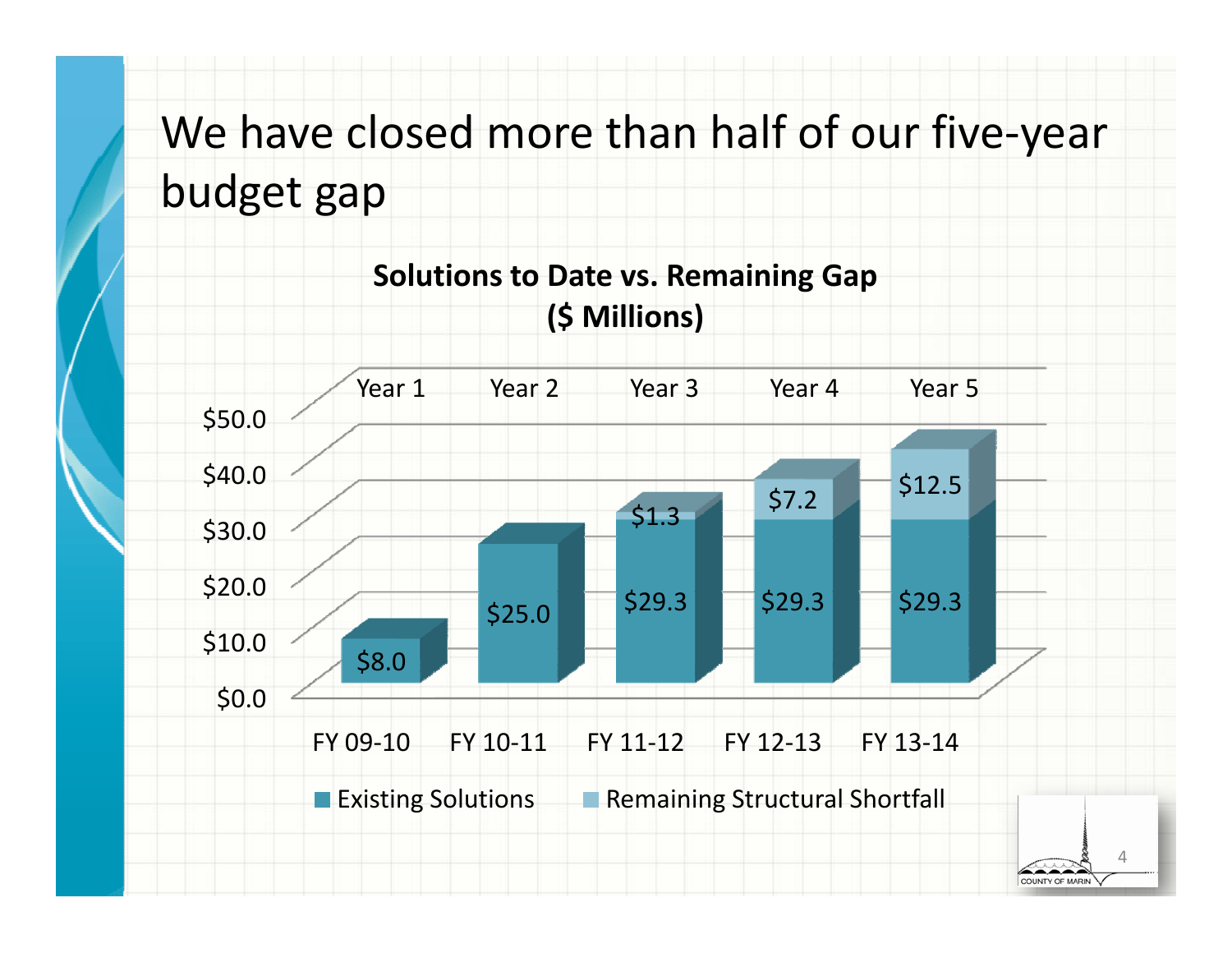## Property tax revenue growth has fallen considerably

**Public Pension Forum**Marin County Progress NEXT >>

#### OUR SITUATION

Growth Projections Starting FY 2010‐11: ‐2%; 0%; 2%; 2.5%; 3%

**Marin General Fund Secured Only Property Taxes Percent Change Year to Year (Actual and Projected)**

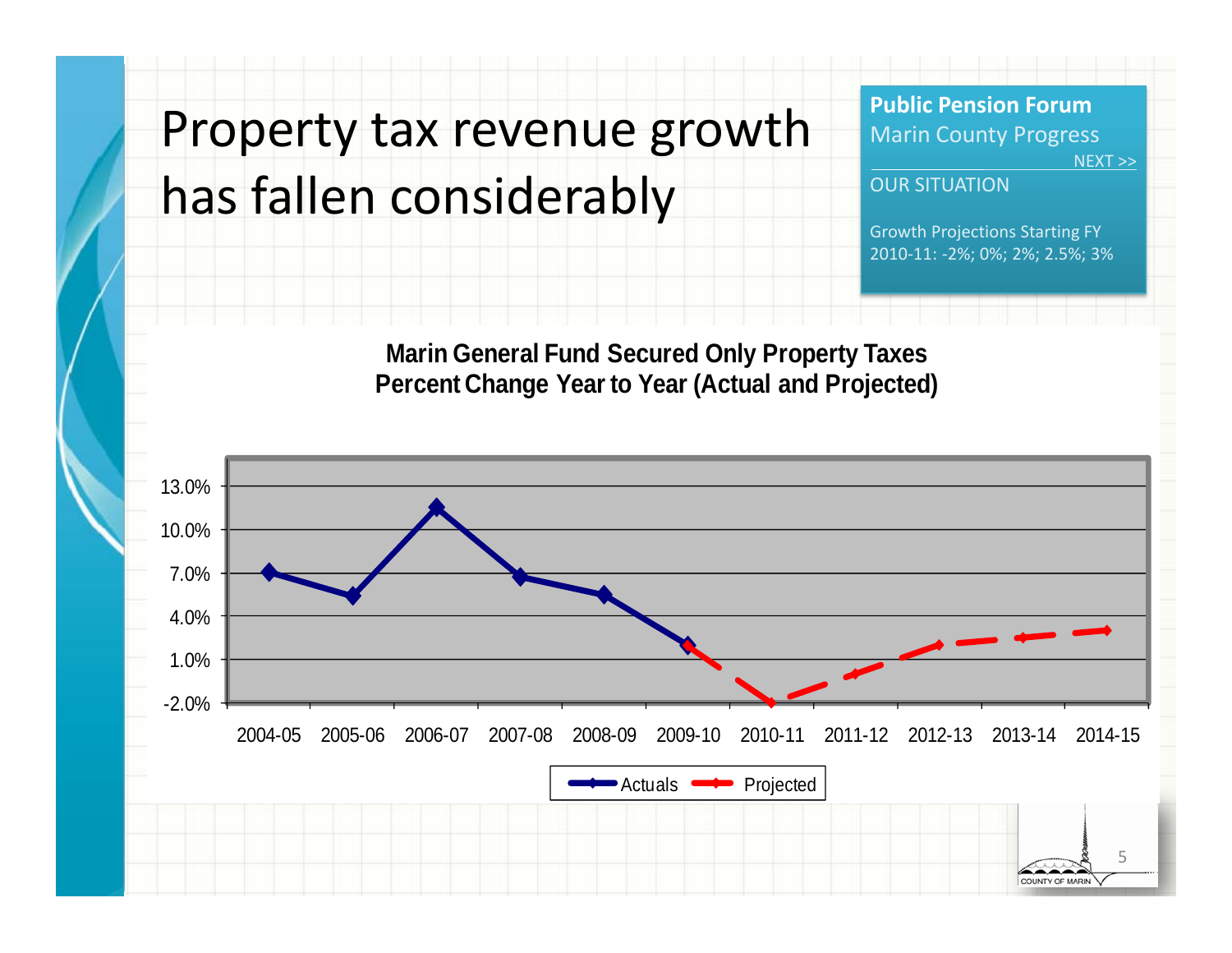### Required pension contributions are projected to almost double (since FY 2009‐10)

**Public Pension Forum**Marin County Progress NEXT >>

#### OUR SITUATION

As a percentage of payroll, June 30, 2009 market losses are having a long‐term budget impact.



**Employer Cost as Percent of Payroll (General Fund Budget)**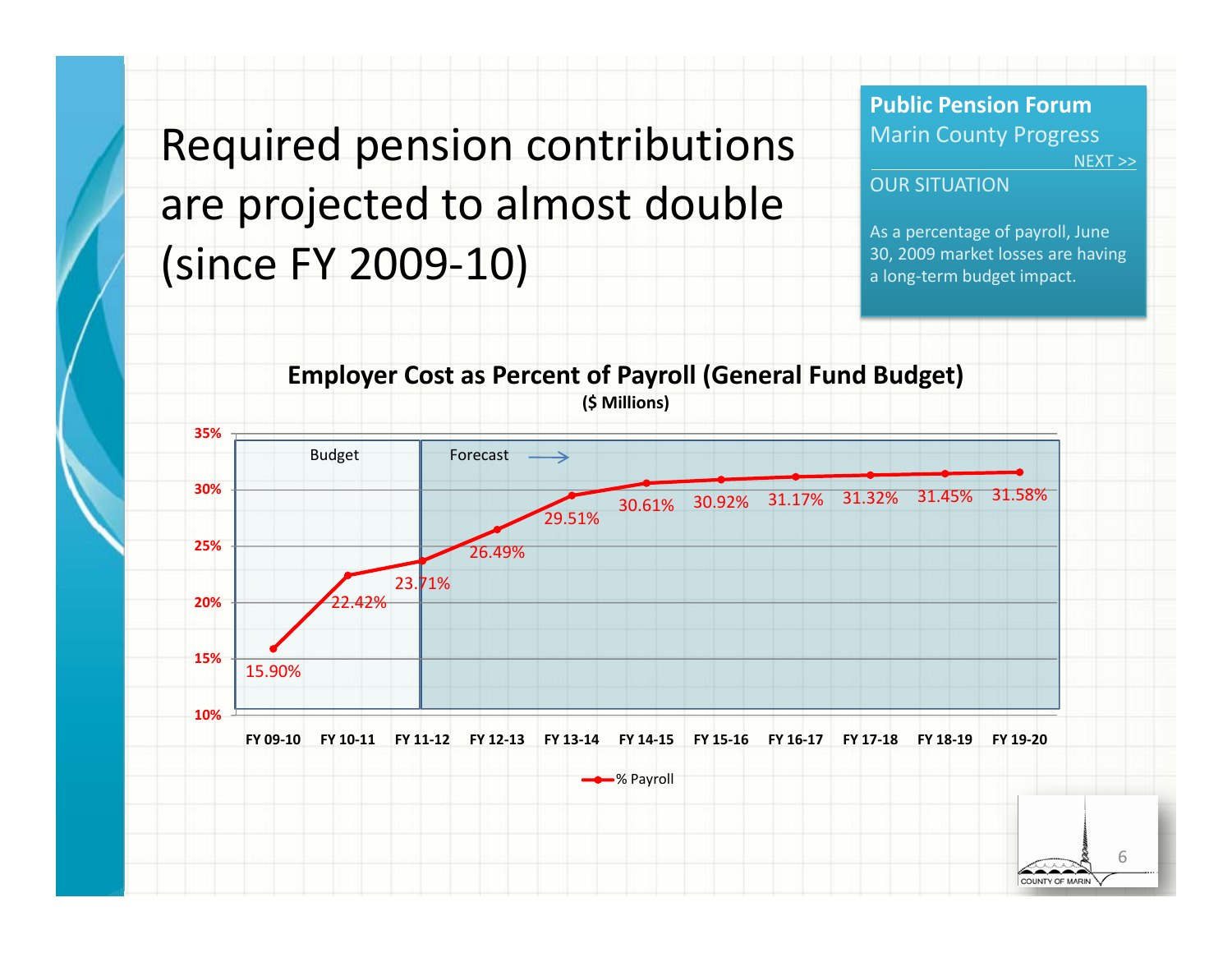# Long‐Term Restructuring is needed

- Approaches to adapt to our new reality:
	- –– Re-evaluate and reduce existing services levels to maintain quality of services ‐ doing the right things well
	- –Restructure programs to achieve efficiencies
	- – Address long‐term cost drivers (pension, healthcare benefits)
	- –Make cost‐effective capital investments
- Avoid more significant service cuts and layoffs by planning ahead

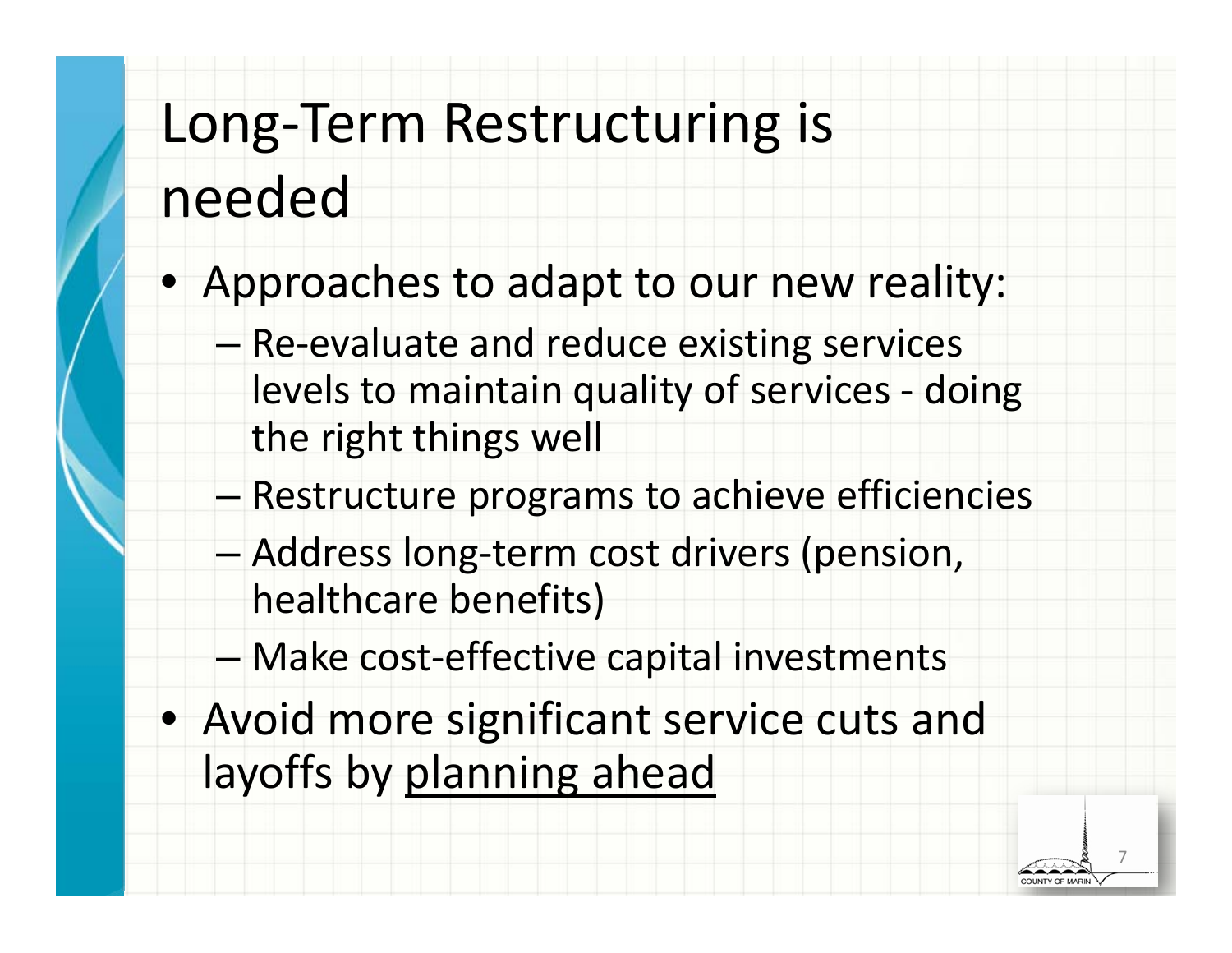## Pension facts

- Average County pension is \$33,312 per year and is in‐lieu of Social Security
- County employees pay 6‐18% of their salary for pension; averaging 9.4%
- Defined benefit plan results in the employer bearing the market risk for investment losses
- People are living longer today compared to when plans were established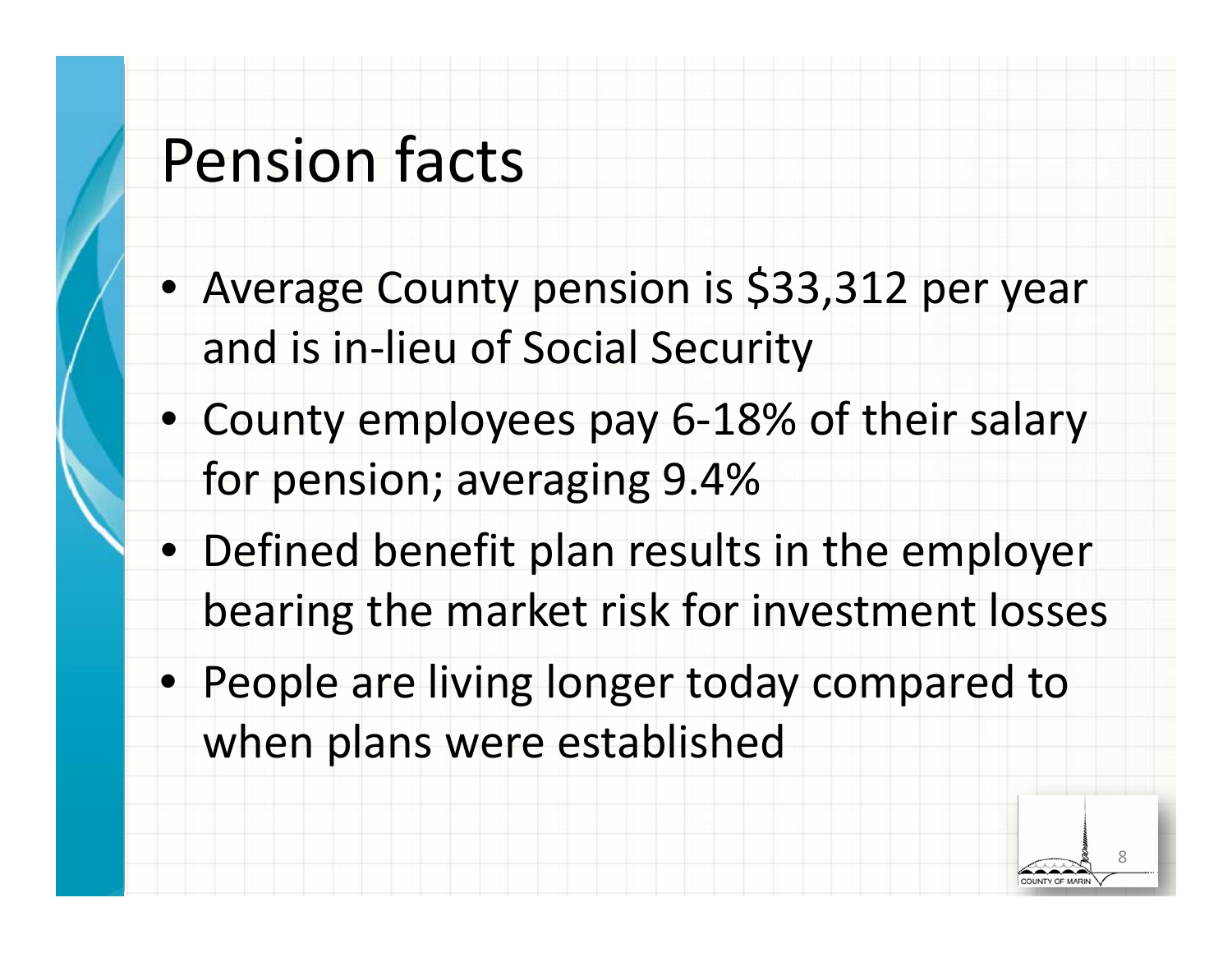## Comparable counties

| <b>Counties</b>     | Plan<br>(newest tier)                                                   | <b>Annual</b><br><b>Contribution</b><br>(\$ millions) | % of Funded<br><b>Liabilities</b>      | <b>Dependency</b><br><b>Ratio</b> |
|---------------------|-------------------------------------------------------------------------|-------------------------------------------------------|----------------------------------------|-----------------------------------|
| <b>Marin</b>        | Safety: 3% @ 50<br>Misc: 2% @ 61%<br>Final Comp: 3 yrs                  | \$34.8                                                | 72.6%                                  | 1,906:2,186<br>87.2%              |
| Monterey^           | Safety: 3% @ 50<br>Misc: 2% @ 55<br>Final Comp: 1 yr                    | \$42.8                                                | Safety: 65.2%<br>Misc: 53.8%<br>(2009) | 2,820:4,570<br>61.7%<br>(2009)    |
| San Luis<br>Obispo^ | Safety: 3% @ 50<br>Misc: 2% @ 60<br>Final Comp: 1 yr                    | \$32.5<br>(2009)                                      | 77.1%                                  | 1,734:2,506<br>69.2%              |
| San Mateo           | Safety: 2% @ 50 or<br>3% @ 55<br>Misc: 1.725% @ 58<br>Final Comp: 3 yrs | \$118.3                                               | 70.3%                                  | 4,002:5,347<br>74.8%              |
| Santa Barbara       | Safety: 3% @ 55<br>Misc: 2% @ 57<br>Final Comp: 3 yrs                   | \$61.2                                                | 73.7%                                  | 3,318:4,228<br>78.5%              |
| Sonoma              | Safety: 3% @ 50<br>Misc: 3% @ 60<br>Final Comp: 1 yr                    | \$24.3<br>(2009)                                      | 79.6%<br>(2009)                        | 3,570:3,984<br>89.6% (2009)       |
|                     |                                                                         |                                                       |                                        |                                   |

#### **Public Pension Forum**Marin County Progress NEXT >>

#### COMPARABLE COUNTIES

#### ^ <sup>=</sup> CalPERS counties

Annual contribution, percent of funded liabilities and dependency rate are generally based on FY 2010‐11 data.

Pension plans are based on the newest tiers established. Final Compensation are generally based on the highest 12‐month average or the highest 3 years average.

The annual contribution refers toGeneral Fund employer pension budget; whereas: *Pension <sup>=</sup> Normal <sup>+</sup> Unfunded Actuarial Accrued Liability (UAAL) <sup>+</sup> any employer pick‐up* Marin County budgets Pension Obligation Bonds (POB) separately.

The Dependency Ratio is the number of retirees (beneficiaries) to the number of actives paying into the plan.

> 9COUNTY OF MARIN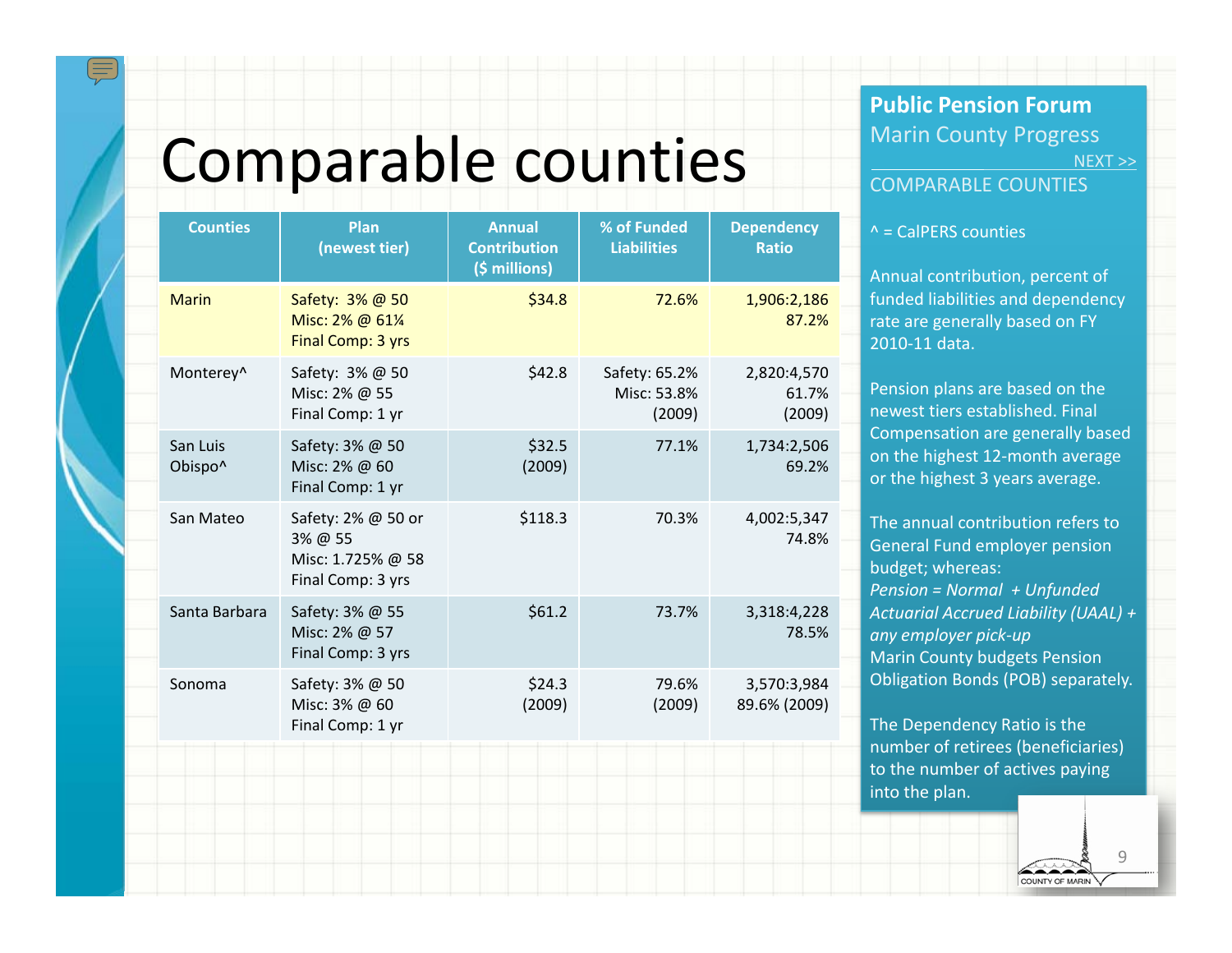# Governor's 12-pt plan

Implemented mplemented by County

State Requires State legislation Requires

Development  $\overline{\omega}$ evelopm Under

Ŏ

- Eliminate purchase of airtime
- Prohibit pension holidays
- Prohibit pension spiking: 3 yr final compensation
- Prohibit employers from making employee pension contributions
- Prohibit retroactive pension increases
- Define compensation as only regular pay
- Prohibits payment of pension benefits to those who commit a felony
- Impose pension benefit cap
- Improve retirement board governance
- Limit post‐retirement public employment
- Hybrid option
- Address CalSTRS Unfunded Liability

#### **Public Pension Forum**Marin County Progress NEXT >>

#### GOVERNOR'S 12‐POINT PLAN

In addition to the Governor 's twelve‐point pension reform plan, the Little Hoover Commission had also released recommendations on pension reform. The four main recommendations are:

- 1. To reduce growing pension liabilities of current public workers, state and local governments must pursue aggressive strategies on multiple fronts.
- 2. To restore the financial health and security in California's public pension systems, California should move to a "hybrid" retirement model.
- 3. To build <sup>a</sup> sustainable pension model that the public can support, the state must take immediate action to realign pension benefits and expectations.
- 4. To improve transparency and accountability, more information about pension costs must be provided regularly to the public.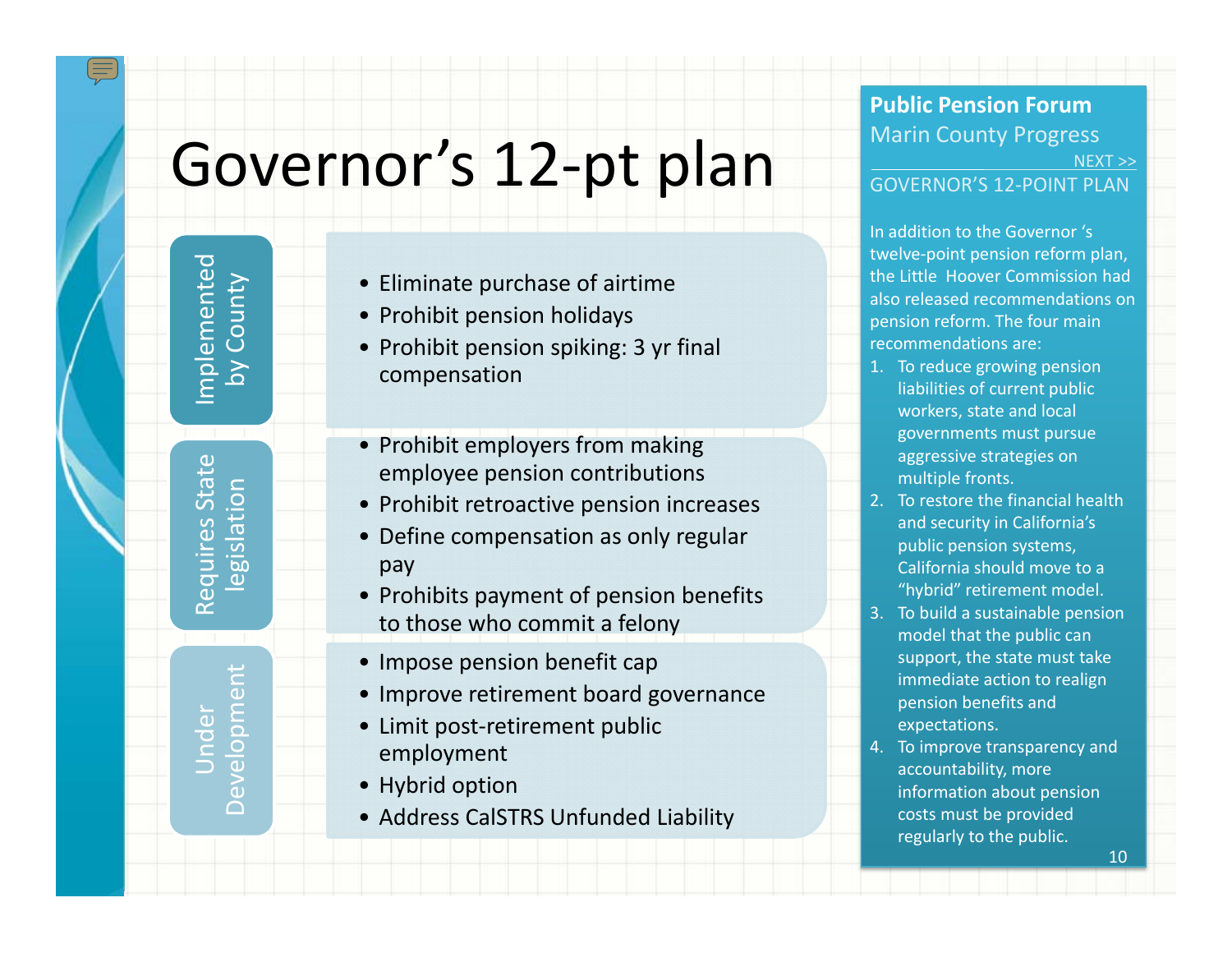### What the County has already

### done

- •Cap pension COLAs to 2% annually
- • Use average of highest 3 years' earnings for pension calculations (vs. highest single year)
- •Negotiated new Misc. tier of 2% @ 61 1⁄4 with 5 of 6 bargaining groups
- • Adopted statewide reform principles to create more sustainable benefit levels
- •● Reduced long-term liability for retiree health by \$18 million over the past <sup>4</sup> years
- • **Employees** pay for:
	- employee contributions
	- 50% of COLAs
	- 50% of enhanced formulas costs

#### **Public Pension Forum**Marin County Progress NEXT >>

#### WHAT WE'VE DONE

County is committed to pension reform, and we've taken several steps over time to put the County in <sup>a</sup> better fiscal position than most cities and counties. Benefit levels should be fair and adequate, but also fiscally sustainable both for employers and taxpayer. An additional interest is ensuring that changes to pension plans are mindful of regional impacts to recruit and retain competitively for the best employees.

In addition, the County has been setting aside additional amounts to begin paying down unfunded retiree health liabilities that employees continue to accrue in anticipation of their retirement.

> 11COUNTY OF MARI